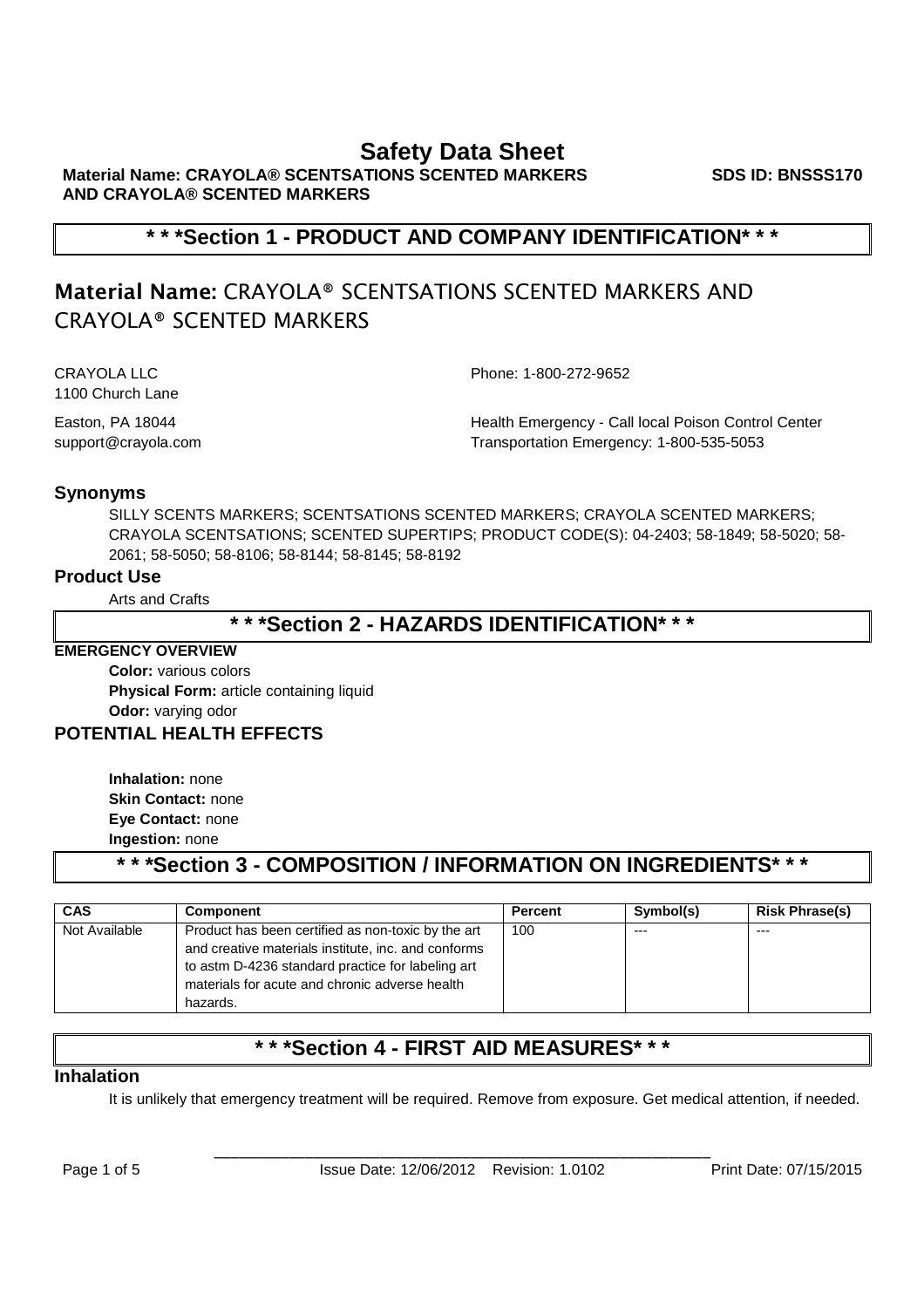## **Material Name: CRAYOLA® SCENTSATIONS SCENTED MARKERS AND CRAYOLA® SCENTED MARKERS**

**SDS ID: BNSSS170**

## **Skin**

It is unlikely that emergency treatment will be required. If adverse effects occur, wash with soap or mild detergent and large amounts of water. Get medical attention, if needed.

#### **Eyes**

It is unlikely that emergency treatment will be required. Wash with large amounts of water or normal saline until no evidence of chemical remains (at least 15-20 minutes). Get medical attention immediately.

#### **Ingestion**

Contact local poison control center or physician immediately.

## **\* \* \*Section 5 - FIRE FIGHTING MEASURES\* \* \***

See Section 9 for Flammability Properties

#### **NFPA Ratings: Health:** 1 **Fire:** 1 **Reactivity:** 0

Hazard Scale:  $0 =$  Minimal  $1 =$  Slight  $2 =$  Moderate  $3 =$  Serious  $4 =$  Severe

#### **Flammable Properties**

Slight fire hazard.

#### **Extinguishing Media**

regular dry chemical, carbon dioxide, water, regular foam

#### **Fire Fighting Measures**

Move container from fire area if it can be done without risk. Avoid inhalation of material or combustion byproducts.

# **\* \* \*Section 6 - ACCIDENTAL RELEASE MEASURES\* \* \***

#### **Occupational spill/release**

Absorb with sand or other non-combustible material. Collect spilled material in appropriate container for disposal.

## **\* \* \*Section 7 - HANDLING AND STORAGE\* \* \***

#### **Storage Procedures**

Store and handle in accordance with all current regulations and standards. See original container for storage recommendations. Keep separated from incompatible substances.

## **\* \* \*Section 8 - EXPOSURE CONTROLS / PERSONAL PROTECTION\* \* \***

## **Component Exposure Limits**

ACGIH and EU have not developed exposure limits for any of this product's components.

#### **Ventilation**

Based on available information, additional ventilation is not required.

## **PERSONAL PROTECTIVE EQUIPMENT**

#### **Eyes/Face**

Eye protection not required under normal conditions.

## **Protective Clothing**

Protective clothing is not required under normal conditions.

#### **Glove Recommendations**

Protective gloves are not required under normal conditions.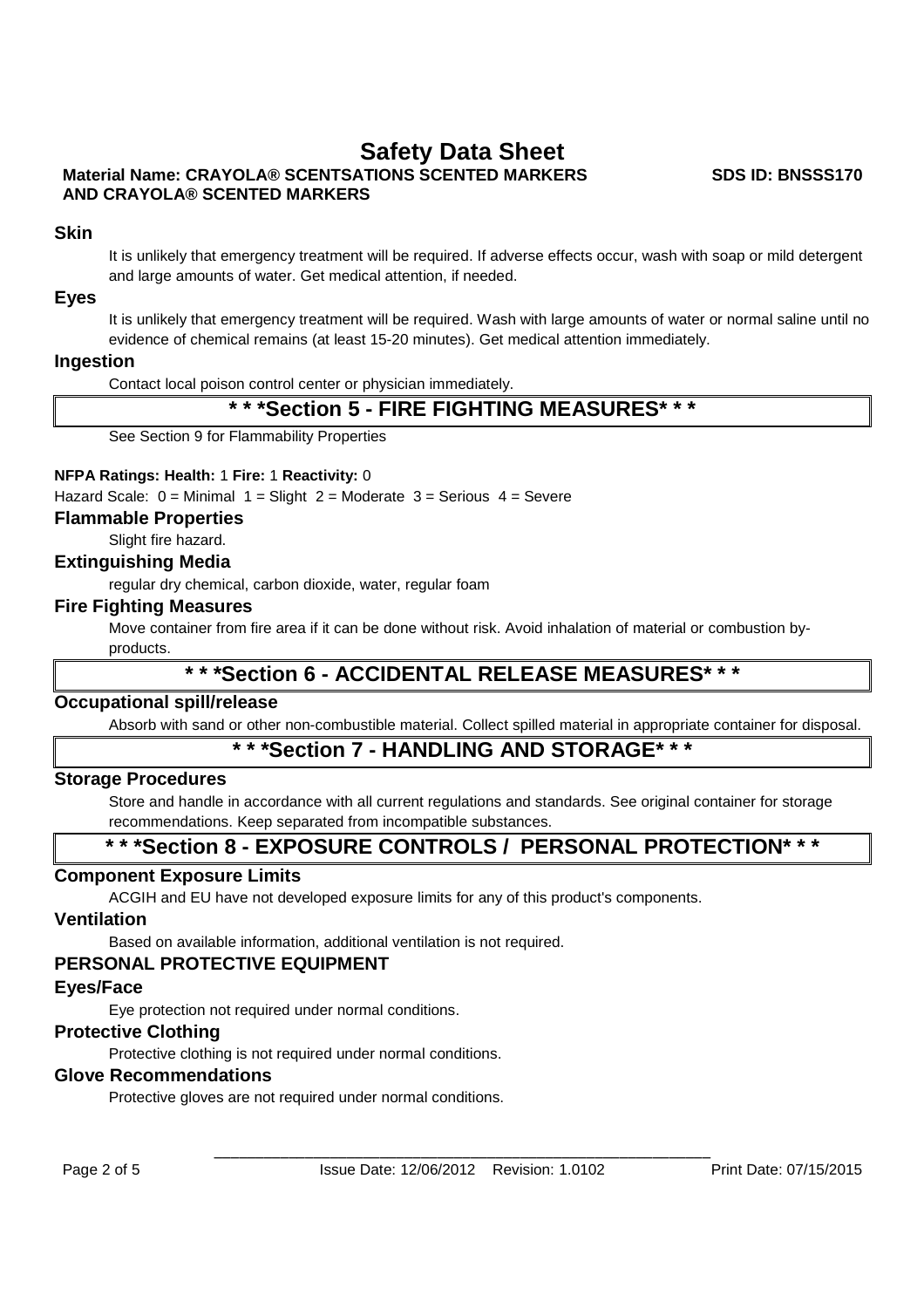## **Material Name: CRAYOLA® SCENTSATIONS SCENTED MARKERS AND CRAYOLA® SCENTED MARKERS**

**Respiratory Protection**

No respirator is required under normal conditions of use.

Under conditions of frequent use or heavy exposure, respiratory protection may be needed.

## **\* \* \*Section 9 - PHYSICAL AND CHEMICAL PROPERTIES\* \* \***

| <b>Physical State:</b>        | Liquid        |  |
|-------------------------------|---------------|--|
| Color:                        | various color |  |
| Odor:                         | varying odor  |  |
| pH:                           | Not available |  |
| <b>Boiling Point:</b>         | Not available |  |
| <b>Evaporation Rate:</b>      | Not available |  |
| Vapor Density (air $= 1$ ):   | Not available |  |
| Specific Gravity (water = 1): | Not available |  |
| <b>Coeff. Water/Oil Dist:</b> | Not available |  |
| <b>Volatility:</b>            | Not available |  |
|                               |               |  |

**Coloring Color: Physical Form:** article containing liquid **Odor Threshold:** Not available **pH:** Not available **Melting Point:** Not available **Boiling Point:** Not available **Flash Point:** No data available **Evaporation Rate:** Not available **Vapor Pressure:** Not available **Vapor Density (air = 1):** Not available **Density:** Not available **Specific Gravity (water = 1):** Not available **Water Solubility:** Not available **Coeff. Water/Oil Dist:** Not available **Viscosity:** Not available

**Appearance:** Not available

# **\* \* \*Section 10 - STABILITY AND REACTIVITY\* \* \***

## **Chemical Stability**

Stable at normal temperatures and pressure.

## **Conditions to Avoid**

None reported.

## **Materials to Avoid**

oxidizing materials

## **Decomposition Products**

oxides of carbon

## **Possibility of Hazardous Reactions**

Will not polymerize.

## **\* \* \*Section 11 - TOXICOLOGICAL INFORMATION\* \* \***

## **Component Analysis - LD50/LC50**

The components of this material have been reviewed in various sources and no selected endpoints have been identified.

## **RTECS Acute Toxicity (selected)**

The components of this material have been reviewed and RTECS publishes no data as of the date on this document.

## **Component Carcinogenicity**

None of this product's components are listed by ACGIH, IARC, or DFG.

## **RTECS Irritation**

The components of this material have been reviewed and RTECS publishes no data as of the date on this document.

# **\* \* \*Section 12 - ECOLOGICAL INFORMATION\* \* \***

## **Component Analysis - Aquatic Toxicity**

No LOLI ecotoxicity data are available for this product's components.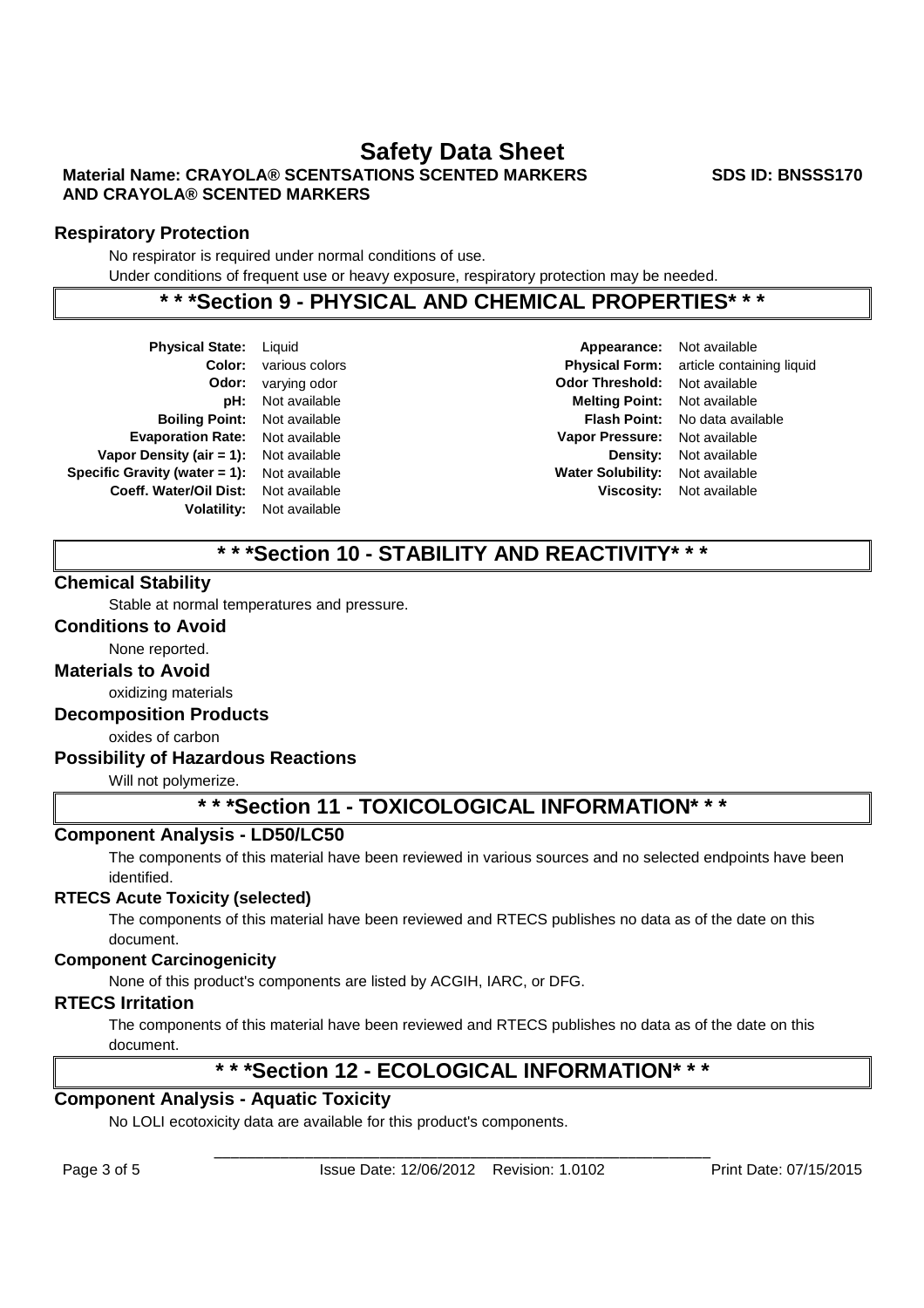**Material Name: CRAYOLA® SCENTSATIONS SCENTED MARKERS AND CRAYOLA® SCENTED MARKERS**

**SDS ID: BNSSS170**

# **\* \* \*Section 13 - DISPOSAL CONSIDERATIONS\* \* \***

## **Disposal Methods**

Dispose in accordance with all applicable regulations.

## **Component Waste Numbers**

The U.S. EPA has not published waste numbers for this product's components.

## **\* \* \*Section 14 - TRANSPORT INFORMATION\* \* \***

## **US DOT Information**

No Classification assigned.

## **TDG Information**

No Classification assigned.

## **ADR Information**

No Classification assigned.

## **RID Information**

No Classification assigned.

## **IATA Information**

No Classification assigned.

## **ICAO Information**

No Classification assigned.

#### **IMDG Information**

No Classification assigned.

# **\* \* \*Section 15 - REGULATORY INFORMATION\* \* \***

## **Component Analysis**

None of this products components are listed under SARA Section 302 (40 CFR 355 Appendix A), SARA Section 311/312 (40 CFR 370.21), SARA Section 313 (40 CFR 372.65), CERCLA (40 CFR 302.4), TSCA 12(b), or require an OSHA process safety plan.

## **SARA Section 311/312 (40 CFR 370 Subparts B and C)**

**Acute Health:** No **Chronic Health:** No **Fire:** No **Pressure:** No **Reactive:** No

## **Component Analysis - State**

None of this product's components are listed on the state lists from CA, MA, MN, NJ or PA.

Not regulated under California Proposition 65

## **Canada**

This product has been classified in accordance with the criteria of the Controlled Products Regulations (CPR) and the MSDS contains all of the information required by the CPR.

WHMIS CLASSIFICATION: Not a Controlled Product under Canada's Workplace Hazardous Material Information System.

## **Canadian WHMIS Ingredients Disclosure List**

Components of this material have been checked against the Canadian WHMIS Ingredients Disclosure List and no components were found on the list.

## **Component Analysis - Inventory**

No information is available.